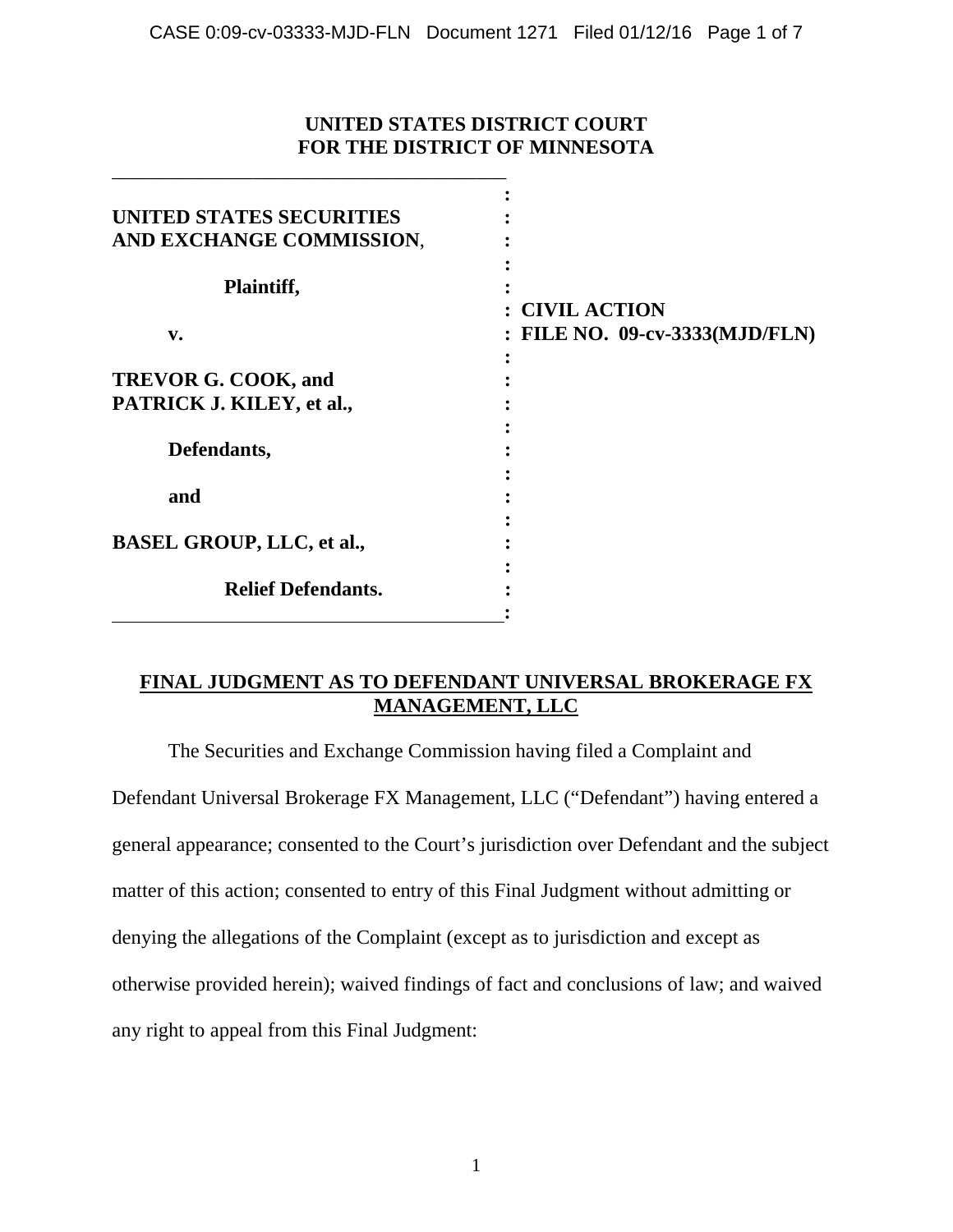I.

IT IS HEREBY ORDERED, ADJUDGED, AND DECREED that Defendant and Defendant's agents, servants, employees, attorneys, and all persons in active concert or participation with them who receive actual notice of this Final Judgment by personal service or otherwise are permanently restrained and enjoined from violating, directly or indirectly, Section 10(b) of the Securities Exchange Act of 1934 (the "Exchange Act") [15 U.S.C.  $\S$  78j(b)] and Rule 10b-5 promulgated thereunder [17 C.F.R.  $\S$  240.10b-5], by using any means or instrumentality of interstate commerce, or of the mails, or of any facility of any national securities exchange, in connection with the purchase or sale of any security:

(a) to employ any device, scheme, or artifice to defraud;

(b) to make any untrue statement of a material fact or to omit to state a material fact necessary in order to make the statements made, in the light of the circumstances under which they were made, not misleading; or

(c) to engage in any act, practice, or course of business which operates or would operate as a fraud or deceit upon any person.

II.

IT IS HEREBY FURTHER ORDERED, ADJUDGED, AND DECREED that

Defendant and Defendant's agents, servants, employees, attorneys, and all persons in active concert or participation with them who receive actual notice of this Final Judgment by personal service or otherwise are permanently restrained and enjoined from violating

2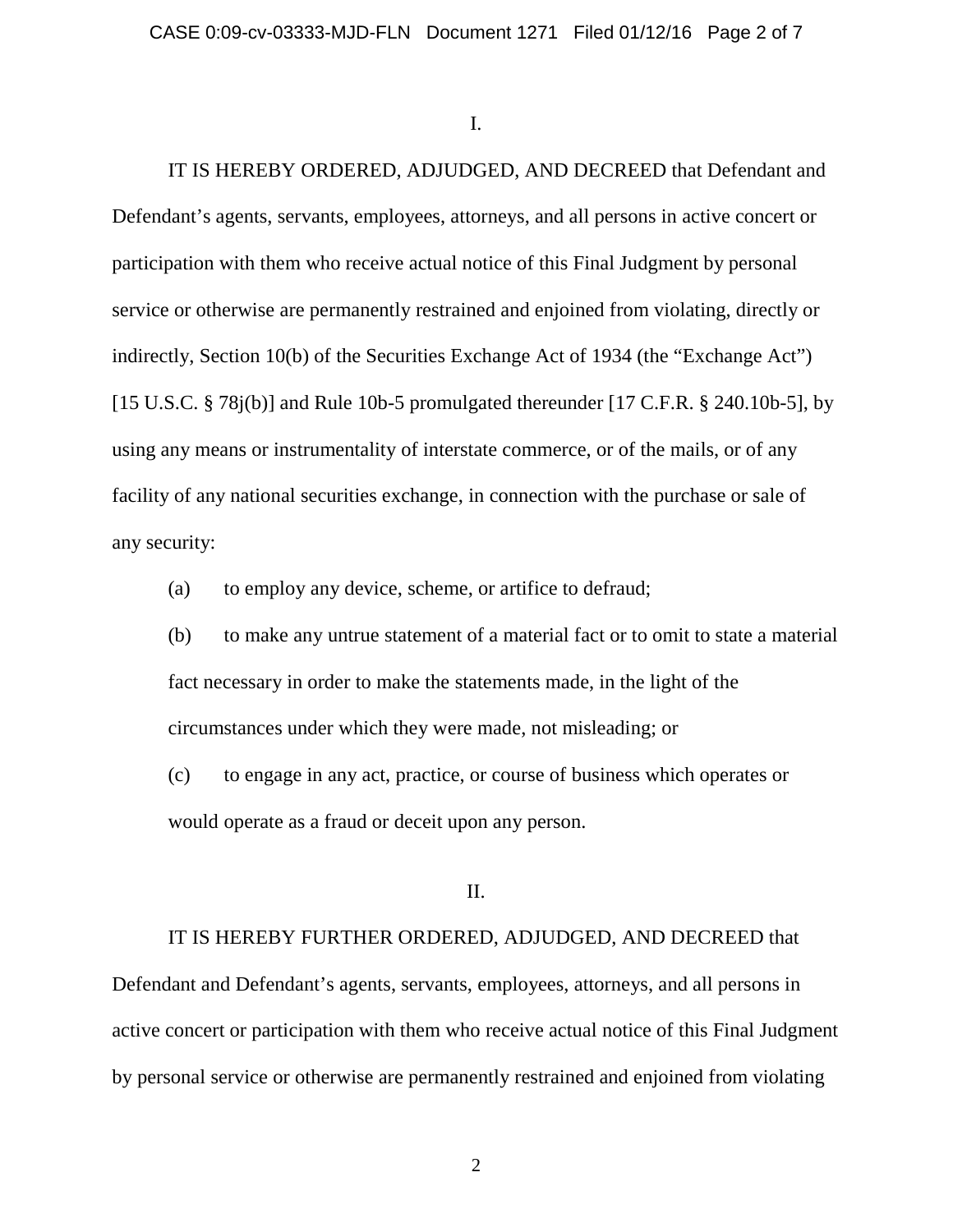Section 17(a) of the Securities Act of 1933 (the "Securities Act") [15 U.S.C. § 77q(a)] in the offer or sale of any security by the use of any means or instruments of transportation or communication in interstate commerce or by use of the mails, directly or indirectly:

(a) to employ any device, scheme, or artifice to defraud;

(b) to obtain money or property by means of any untrue statement of a material fact or any omission of a material fact necessary in order to make the statements made, in light of the circumstances under which they were made, not misleading; or

(c) to engage in any transaction, practice, or course of business which operates or would operate as a fraud or deceit upon the purchaser.

### III.

IT IS HEREBY FURTHER ORDERED, ADJUDGED, AND DECREED that Defendant and Defendant's agents, servants, employees, attorneys, and all persons in active concert or participation with them who receive actual notice of this Final Judgment by personal service or otherwise are permanently restrained and enjoined from violating Section 5 of the Securities Act [15 U.S.C. § 77e] by, directly or indirectly, in the absence of any applicable exemption:

(a) Unless a registration statement is in effect as to a security, making use of any means or instruments of transportation or communication in interstate commerce or of the mails to sell such security through the use or medium of any prospectus or otherwise;

3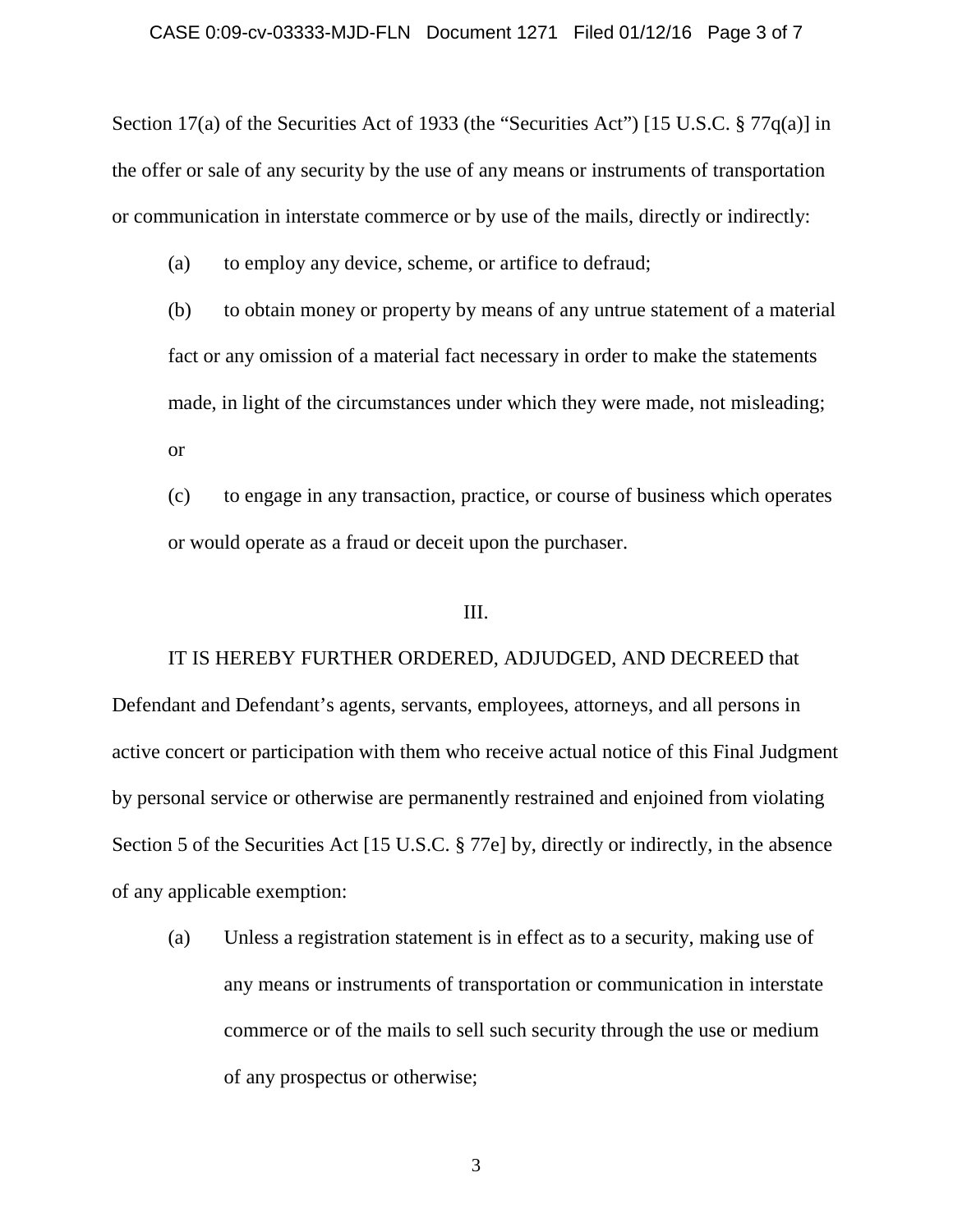- (b) Unless a registration statement is in effect as to a security, carrying or causing to be carried through the mails or in interstate commerce, by any means or instruments of transportation, any such security for the purpose of sale or for delivery after sale; or
- (c) Making use of any means or instruments of transportation or communication in interstate commerce or of the mails to offer to sell or offer to buy through the use or medium of any prospectus or otherwise any security, unless a registration statement has been filed with the Commission as to such security, or while the registration statement is the subject of a refusal order or stop order or (prior to the effective date of the registration statement) any public proceeding or examination under Section 8 of the Securities Act [15 U.S.C. § 77h].

#### IV.

IT IS HEREBY FURTHER ORDERED, ADJUDGED, AND DECREED that Defendant is liable, jointly and severally with: Trevor G. Cook; Patrick Joseph Kiley; Jason Bo-Alan Beckman; UBS Diversified Growth, LLC; Oxford Global Advisors, LLC; Oxford Global Partners, LLC; The Oxford Private Client Group, LLC for disgorgement of \$143,228,742 representing profits gained as a result of the conduct alleged in the Complaint, together with prejudgment interest thereon in the amount of \$12,699,781 for a total of \$155,928,523. Defendant shall satisfy this obligation by paying \$155,928,523 to the Securities and Exchange Commission, or to the court-appointed Receiver if directed by the Court, within 14 days after entry of this Final Judgment.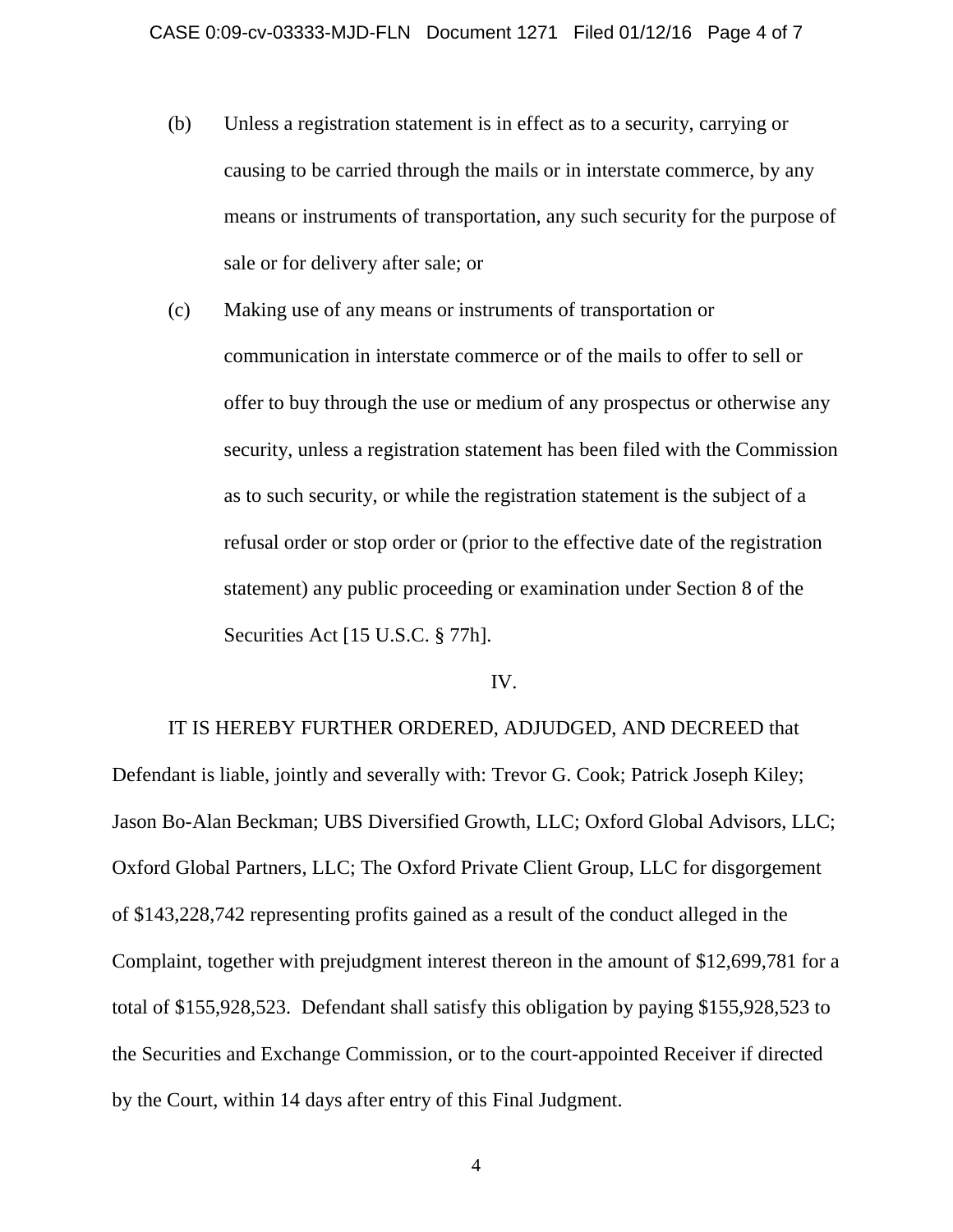#### CASE 0:09-cv-03333-MJD-FLN Document 1271 Filed 01/12/16 Page 5 of 7

Defendant may transmit payment electronically to the Commission, which will provide detailed ACH transfer/Fedwire instructions upon request. Payment may also be made directly from a bank account via Pay.gov through the SEC website at [http://www.sec.gov/about/offices/ofm.htm.](http://www.sec.gov/about/offices/ofm.htm) Defendant may also pay by certified check, bank cashier's check, or United States postal money order payable to the Securities and Exchange Commission, which shall be delivered or mailed to

Enterprise Services Center Accounts Receivable Branch 6500 South MacArthur Boulevard Oklahoma City, OK 73169

and shall be accompanied by a letter identifying the case title, civil action number, and name of this Court; Universal Brokerage FX Management, LLC as a defendant in this action; and specifying that payment is made pursuant to this Final Judgment.

Defendant shall simultaneously transmit photocopies of evidence of payment and case identifying information to the Commission's counsel in this action. By making this payment, Defendant relinquishes all legal and equitable right, title, and interest in such funds and no part of the funds shall be returned to Defendant.

Unless the Court otherwise orders or authorizes the court-appointed Receiver in this matter, the Commission shall hold the funds (collectively, the "Fund") and may propose a plan to distribute the Fund subject to the Court's approval. The Court shall retain jurisdiction over the administration of any distribution of the Fund. If the Commission staff determines that the Fund will not be distributed, the Commission shall send the funds paid pursuant to this Final Judgment to the United States Treasury.

5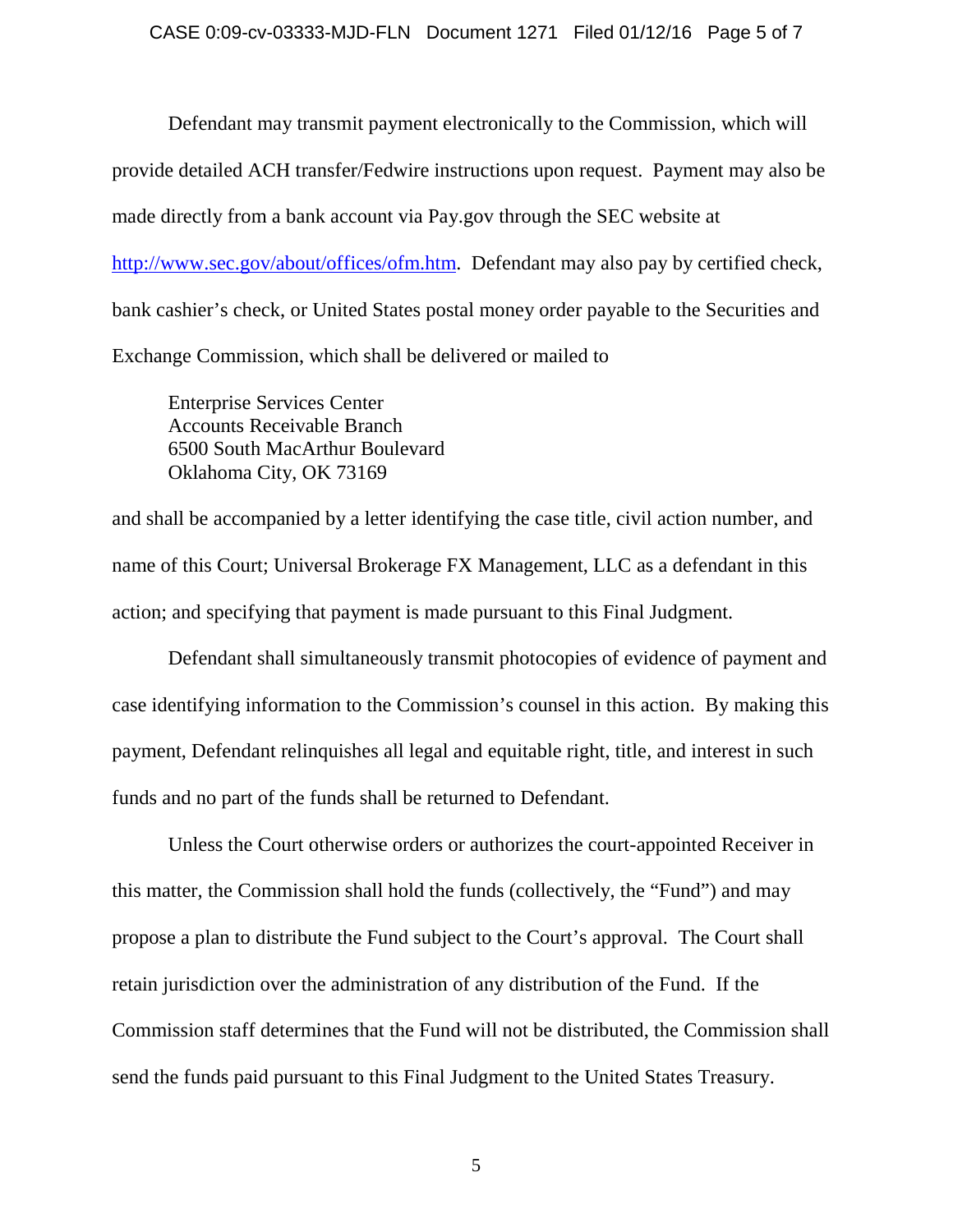The Commission may enforce the Court's judgment for disgorgement and prejudgment interest by moving for civil contempt (and/or through other collection procedures authorized by law) at any time after 14 days following entry of this Final Judgment. Defendant shall pay post judgment interest on any delinquent amounts pursuant to 28 U.S.C. § 1961.

#### V.

IT IS HEREBY FURTHER ORDERED, ADJUDGED, AND DECREED that none of the provisions in this Final Judgment or the Defendant's Consent shall in any way affect the Receivership established in this matter. The powers and duties of the Receiver as set forth in the Second Amended Order Appointing Receiver [Dkt. 68] shall remain in full force and effect unless and until this Court orders otherwise.

### VI.

IT IS FURTHER ORDERED, ADJUDGED, AND DECREED that the Consent is incorporated herein with the same force and effect as if fully set forth herein, and that Defendant shall comply with all of the undertakings and agreements set forth therein.

### VII.

IT IS FURTHER ORDERED, ADJUDGED, AND DECREED that this Court shall retain jurisdiction of this matter for the purposes of enforcing the terms of this Final Judgment.